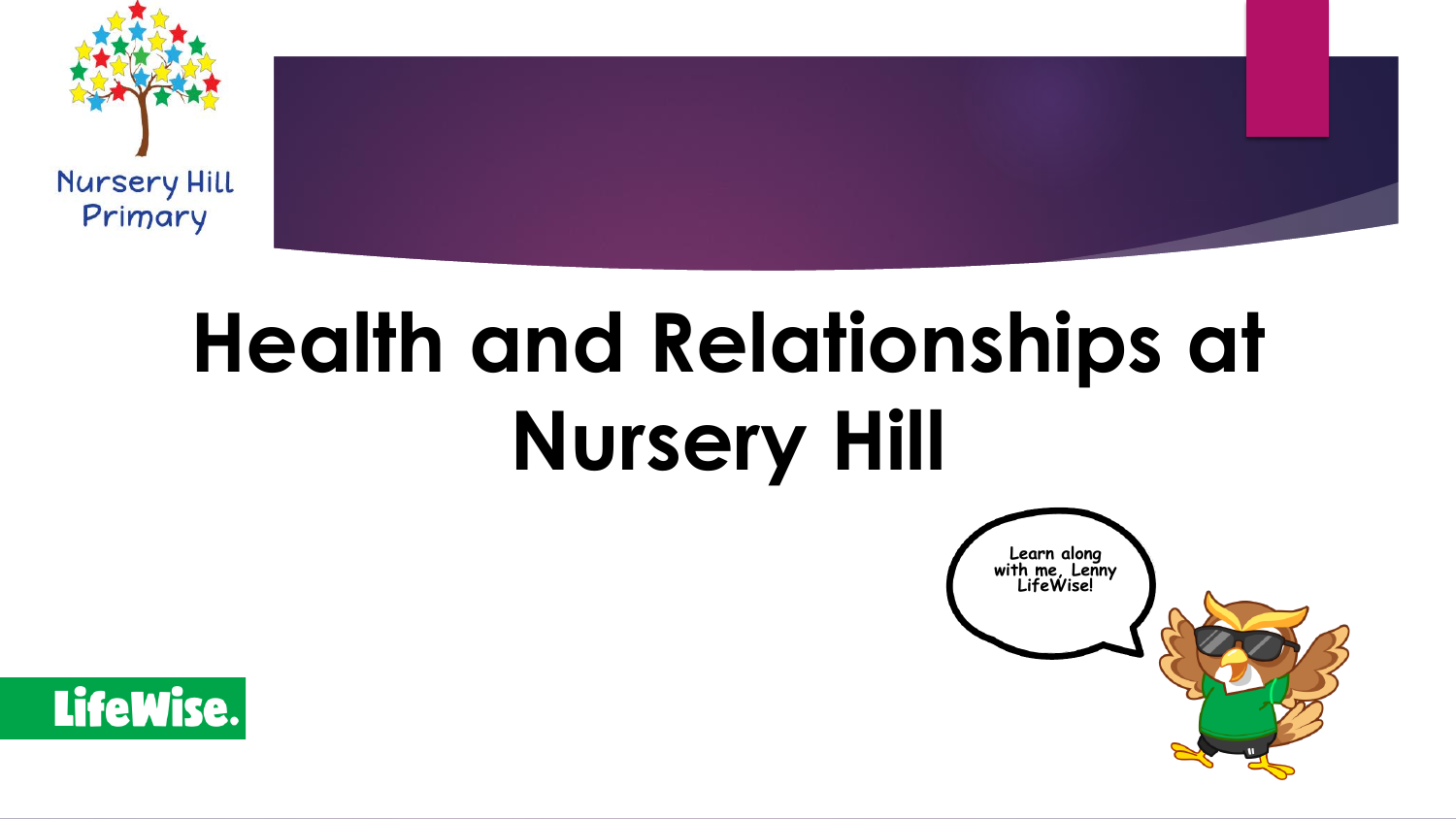## **What Is PSHE?**

- o PSHE = Personal, Social and Health Education
- o In a very small nutshell…
- o It looks at the people who care for us, families and what they might look like, friendships (both face to face and digital), respecting others, keeping ourselves safe in the world, digitally and online. It talks about growing up, learning, money and the world of work.
- o PSHE looks at how we help each other and how we can support the community. It looks at communication, who we talk to and what we share with others and how spending time with friends and family is important.
- o PSHE talks about emotions like anxiety and happiness, dealing with loss, puberty and menstruation, healthy eating and exercise, mindfulness and relaxation, medicines and drugs and keeping ourselves safe and much more…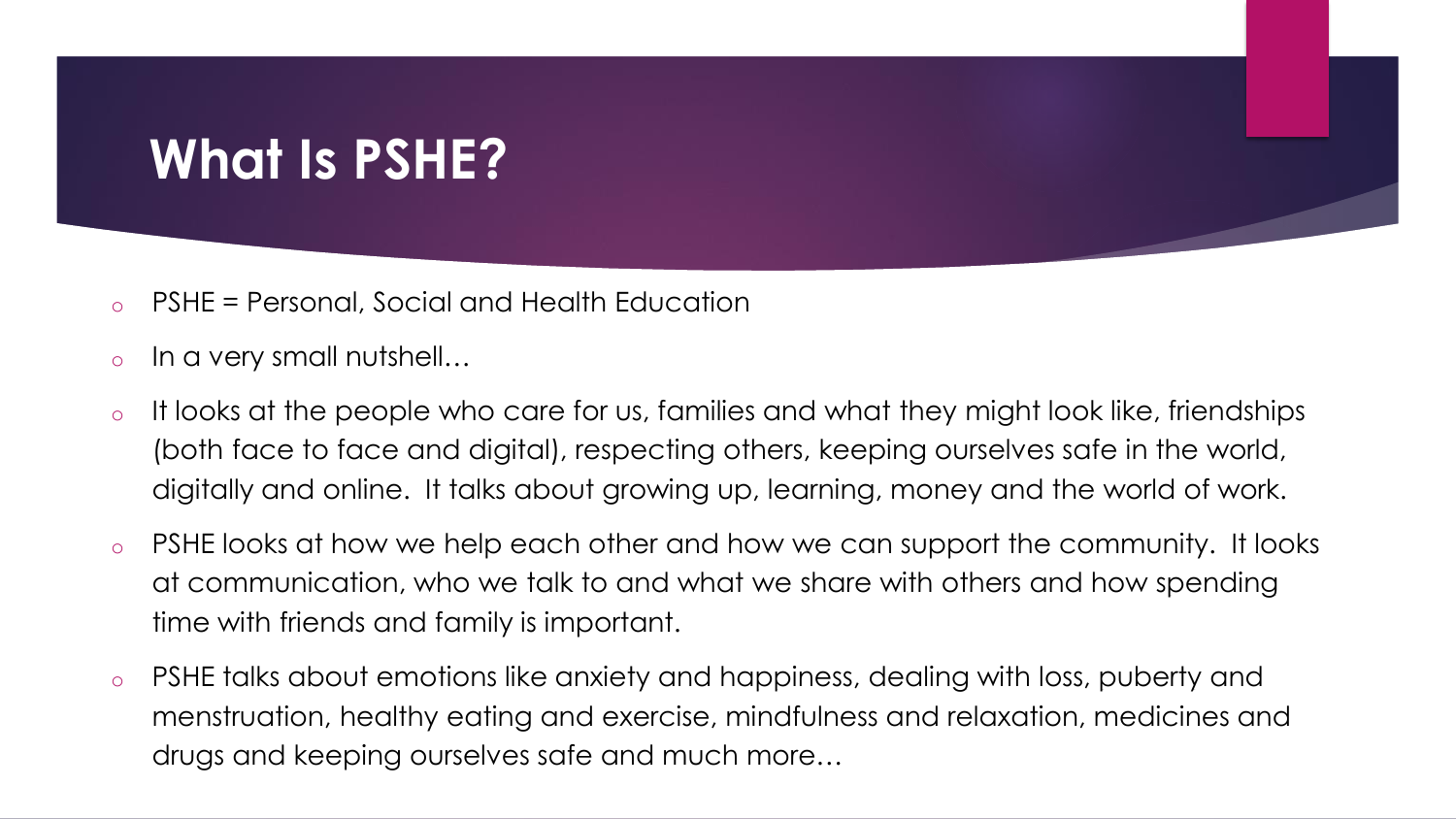## **What Do Schools Have To Teach?**

- o FROM SEPTEMBER 2021, the Department for Education says that all primary schools must teach their pupils:
	- $\checkmark$  Relationships Education
		- ✓ Health Education
- Sex Education is not compulsory BUT puberty, naming external body parts, human development from birth to old age and reproduction in animals must be taught to all pupils because it is part of the Science National Curriculum in primary schools.
- o The Department for Education guidance states that 'all primary schools should have a Sex Education programme tailored to the age and physical and emotional maturity of the pupils'. It should prepare boys and girls for the 'changes that adolescence brings'. At Nursery Hill Sex Education has been withdrawn from the year 6 curriculum.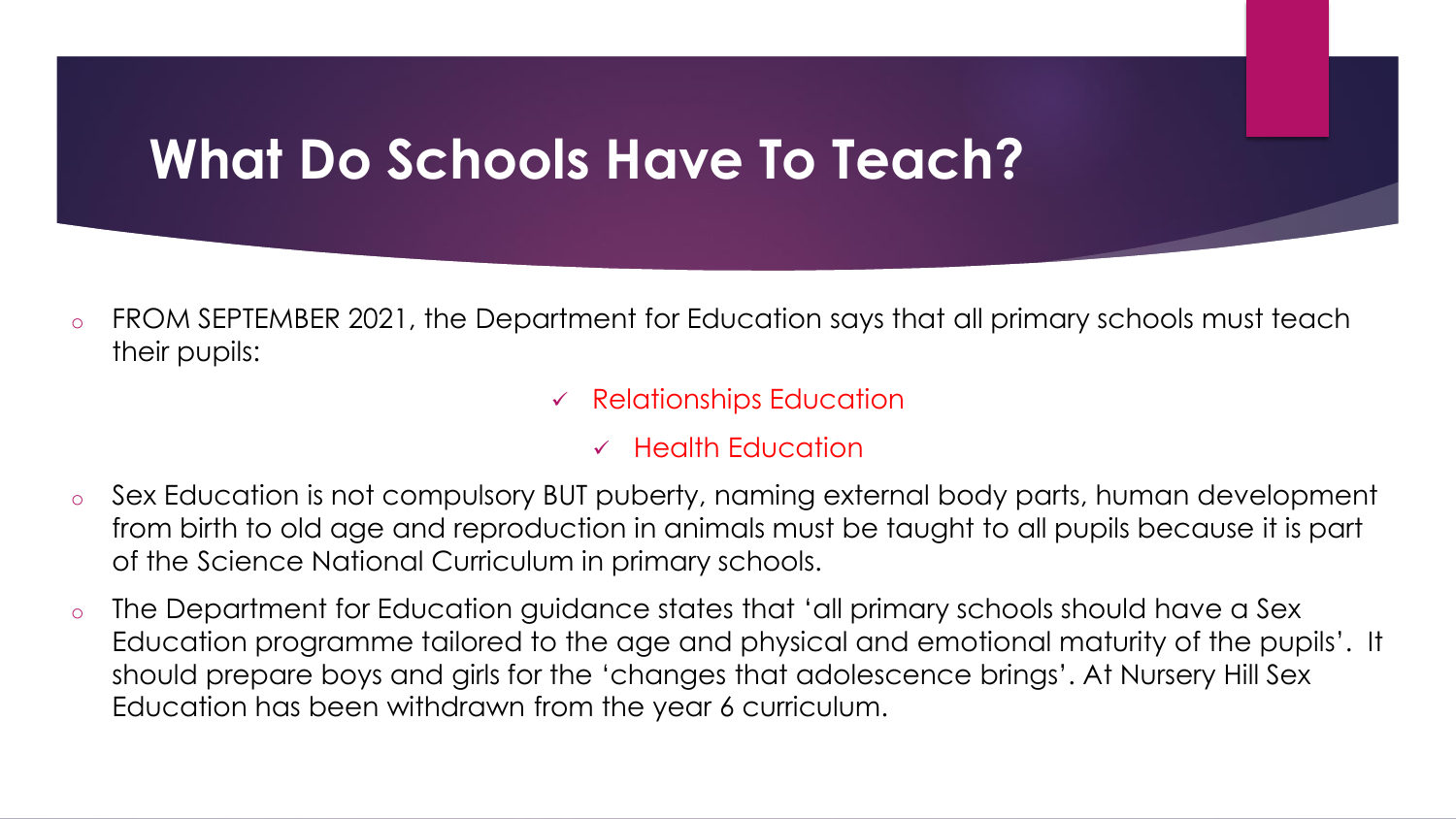### **What Are My Choices As a Parent?**

### What Must Be Taught… Parent Choice…

- **Relationships Education**
- $\blacktriangleright$  Health Education
- Puberty Education (Statutory)
- Names of external body parts
- **Human development from birth to** old age
- **Reproduction in animals and** plants

- ▶ You have the right to know what our Relationships and Health Education Policy is about.
- ▶ You have the right to know what will be covered by our school.
- ▶ You have the right to see the resources used by our school.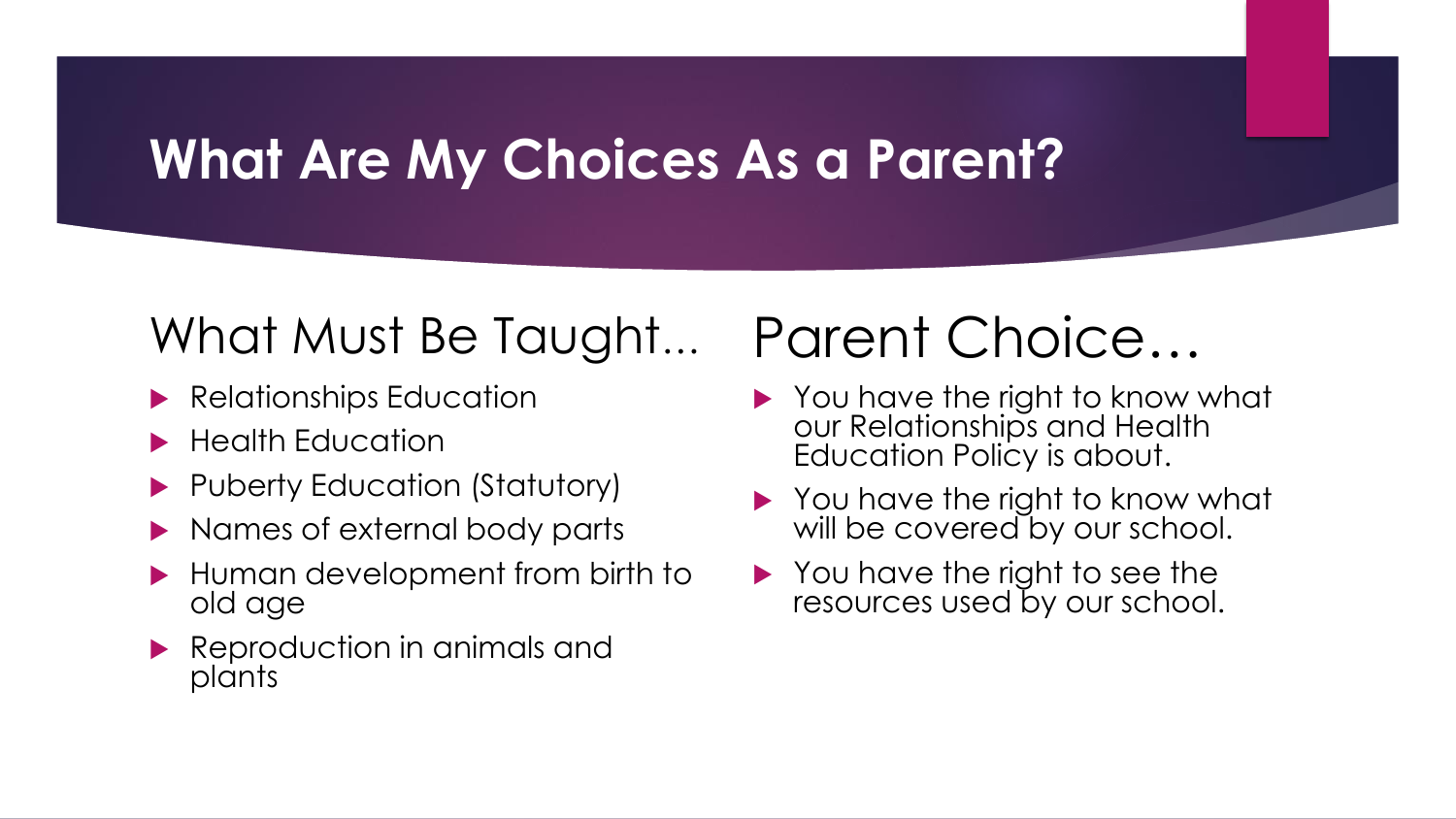## **What Do We Do At Our School?**

- o We believe that teaching PSHE informs our pupils about body differences, growing up, body changes and the emotions and feelings that they might have. Specific vocabulary that they learn allows them to keep their bodies safe and empowers them to communicate any concerns that they might have about their own health or safety. It prepares pupils for their transition to secondary school and life's journey.
- o We use the Lifewise PSHE and Activity programme and resources for our PSHE curriculum– take a look at it with us today to see what you think
- o Pupils from Year 1 to Year 6 are taught age-appropriate information using specific and relevant vocabulary
- o The teaching often links to the Science National Curriculum and other curriculum subjects and topics
- o We keep parents fully informed about curriculum coverage for each year group- this can be found on the school website.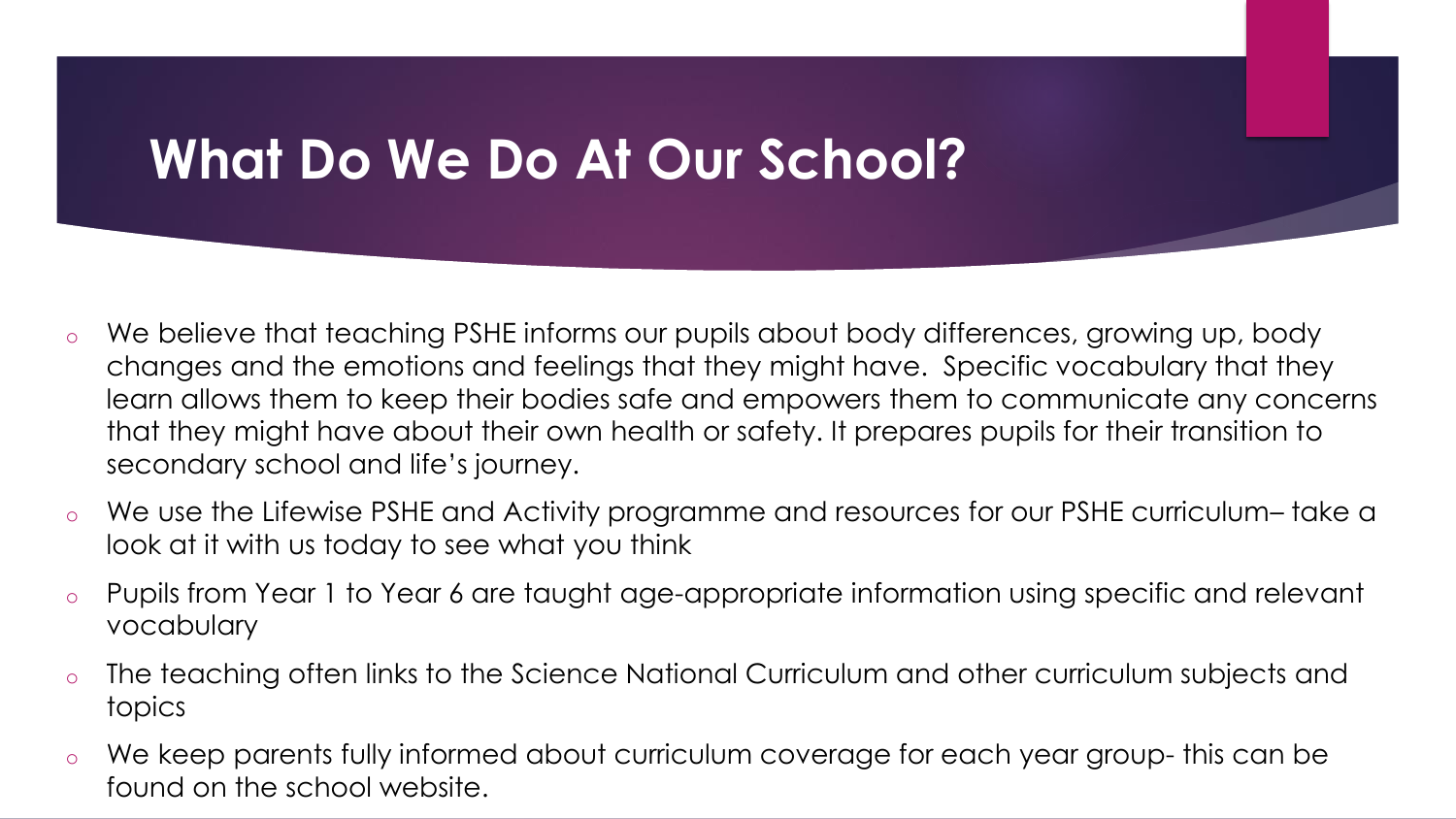#### **Our PSHE Timetable and Learning Intentions For Key Stages 1 And 2**

- o Our PSHE timetable covers Year 1 through to Year 6
- o Usually, your child will have one lesson of PSHE each week
- $\circ$  Each topic has two planned lessons with learning intentions what we expect the pupils to learn in the lessons
- o Each topic has a colour code linked to the LifeWise PSHE and Activity programme. All of these make up a rich, varied and comprehensive coverage of primary PSHE
- o We will also use 'The PANTS rule' which has been created by the

NSPCC to support young children to stay physically safe and emotionally safe

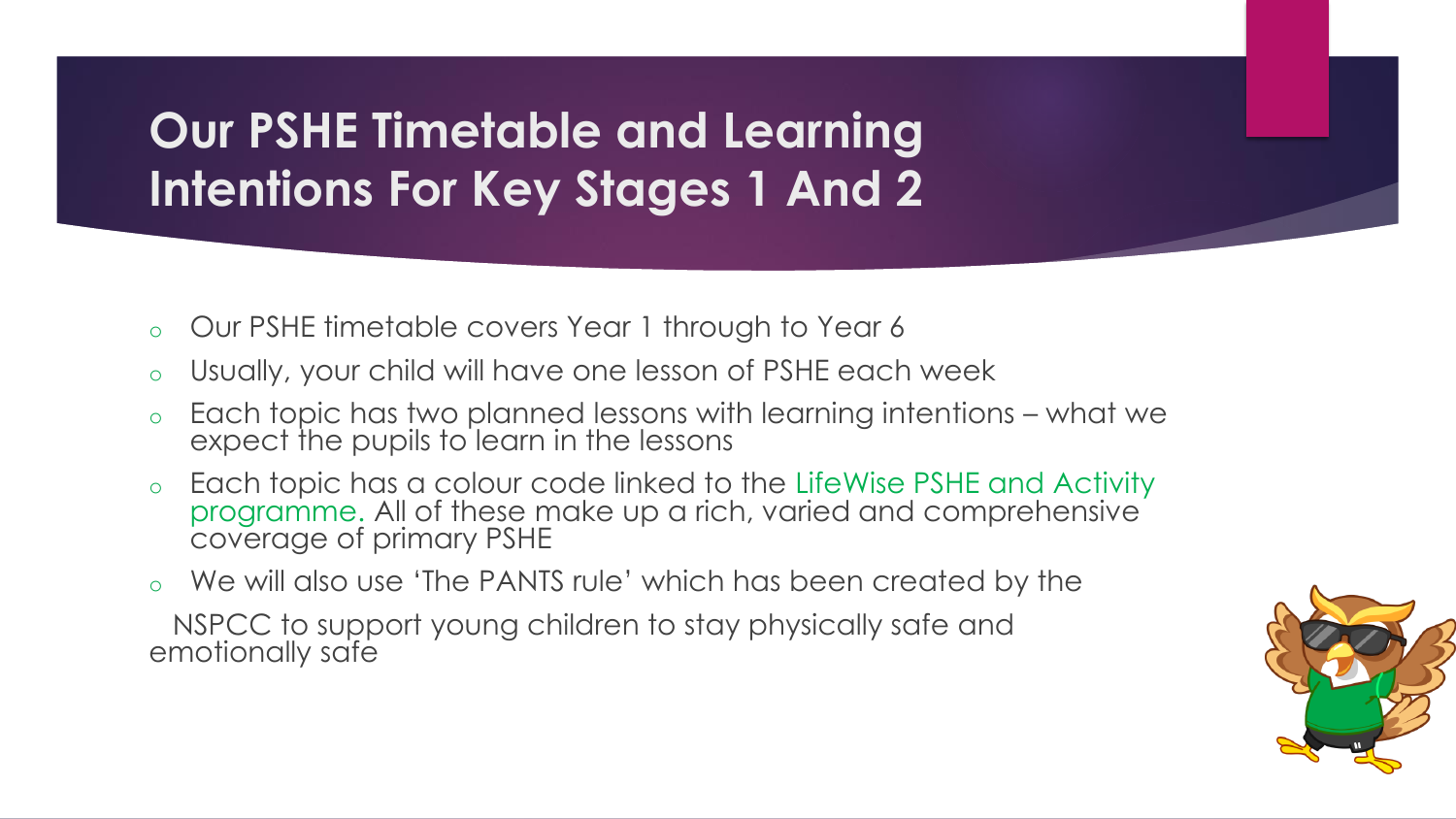### **NSPCC**

#### **The PANTS rules**





NO MEANS NO

ALK ABOUT SECRETS<br>THAT UPSET YOU

SPEAK UP, SOMEONE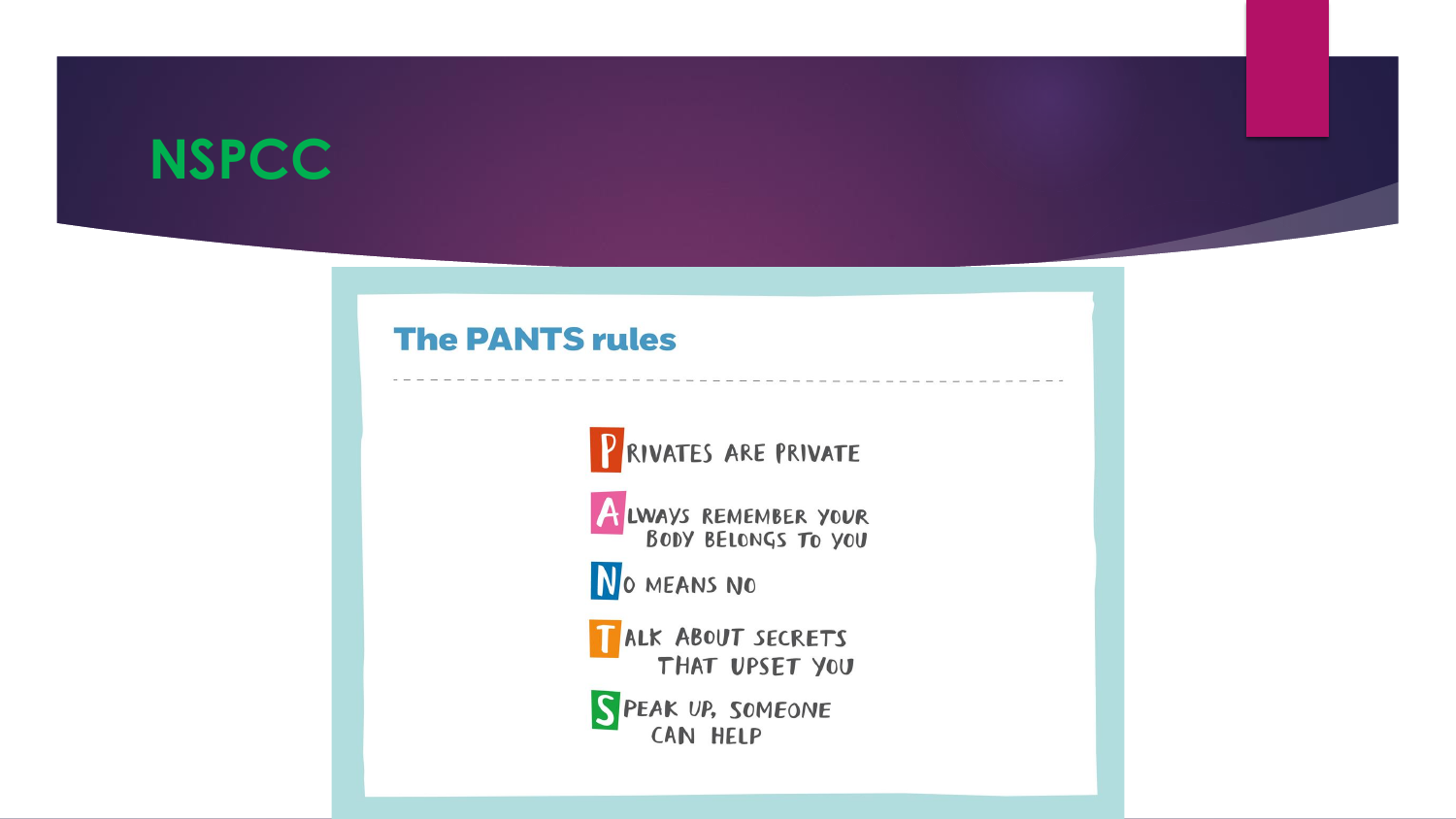| A SUGGESTED SEQUENCE OF TEACHING TOPICS ACROSS KS1 AND KS2                                                                         |                                                            |                                                  |                                              |                                                             |                                               |                                   |
|------------------------------------------------------------------------------------------------------------------------------------|------------------------------------------------------------|--------------------------------------------------|----------------------------------------------|-------------------------------------------------------------|-----------------------------------------------|-----------------------------------|
|                                                                                                                                    | <b>AUTUMN1</b>                                             | <b>AUTUMN 2</b>                                  | <b>SPRING 1</b>                              | <b>SPRING 2</b>                                             | SUMMER 1                                      | SUMMER 2                          |
| YEAR 1                                                                                                                             | <b>BRAVING THE WEATHER</b>                                 | <b>COMMUNICATION</b>                             | <b>SAFETY SYMBOLS</b>                        | <b>MY BODY BELONGS TO ME</b>                                | <b>CARING FOR NATURE</b>                      | <b>GROW YOUR OWN!</b>             |
|                                                                                                                                    | <b>ROAD SAFETY</b>                                         | TRUST                                            | FOOD AND WHAT NOT TO EAT                     | <b>CARING FOR ANIMALS</b>                                   | <b>SIGNALLING AND SIGN</b><br><b>LANGUAGE</b> | <b>RUNNING OUT OF RESOURCES</b>   |
|                                                                                                                                    | <b>EMERGENCY SERVICES</b>                                  | <b>FIREWORK SAFETY</b>                           | <b>WATER SAFETY</b>                          | <b>ANIMALS AND OUR LIVES</b>                                | <b>SAVE OUR EARTH!</b>                        | <b>RECYCLING AND WASTE</b>        |
|                                                                                                                                    |                                                            |                                                  |                                              |                                                             |                                               |                                   |
| YEAR <sub>2</sub>                                                                                                                  | <b>HAPPINESS</b>                                           | <b>FEELING SAD</b>                               | <b>PERSONAL GOAL SETTING</b>                 | <b>MY BODY IS GROWING</b>                                   | <b>FIGHT OR FLIGHT</b>                        | <b>ENVIRONMENT</b>                |
|                                                                                                                                    | <b>IT'S OKAY NOT TO BE OKAY</b>                            | A PROBLEM SHARED IS A<br><b>PROBLEM HALVED</b>   | THE ART OF FAILURE                           | <b>FIRE SAFETY</b>                                          | <b>DESERT ISLAND</b>                          | WILDLIFE                          |
|                                                                                                                                    | <b>ANGER - DIFFICULT FEELINGS</b><br><b>AND BEHAVIOUR</b>  | <b>DEALING WITH LOSS</b>                         | <b>RELAXATION</b>                            | <b>FIRST AID/ CPR</b>                                       | <b>MEDICINES AND DRUGS</b>                    | <b>CYBER SAFETY</b>               |
| YEAR <sub>3</sub>                                                                                                                  | <b>RELATIONSHIP WITH OTHERS</b>                            | <b>MINDFULNESS</b>                               | <b>STRESS</b>                                | <b>MY BODY, YOUR BODY</b>                                   | <b>PLAYING OUTSIDE</b>                        | <b>SAFETY AT HOME</b>             |
|                                                                                                                                    | HELPING OTHERS TO GET HELP                                 | <b>SELF-IMAGE</b>                                | <b>PROBLEM SOLVING AND TIME</b>              | <b>RENEWABLE ENERGY</b>                                     | <b>DARES AND CRAZES</b>                       | <b>HONESTY</b>                    |
|                                                                                                                                    | <b>GROWTH MINDSET</b>                                      | <b>ANXIETY</b>                                   | <b>MANAGEMENT</b>                            | LIVING WITH LITTLE                                          | <b>BULLYING AND TEASING</b>                   | <b>YOUNG CARERS</b>               |
|                                                                                                                                    |                                                            |                                                  | <b>SELF-WORTH</b>                            |                                                             |                                               |                                   |
| YEAR 4                                                                                                                             | <b>RESPECT</b>                                             | <b>A BALANCED DIET</b>                           | WHERE DOES MY FOOD COME<br><b>FROM?</b>      | <b>KEEPING MY BODY SAFE</b>                                 | <b>FOOD HYGIENE</b>                           | <b>TAKING CARE OF OUR ELDERLY</b> |
|                                                                                                                                    | <b>PROBLEM SOLVING AND</b><br><b>RESOURCEFULNESS</b>       | <b>HEALTHY EATING</b>                            | <b>SLEEP</b>                                 | <b>VACCINATIONS AND DISEASE</b>                             | <b>DRINKING AND DRIVING</b>                   | <b>ALZHEIMER'S AND DEMENTIA</b>   |
|                                                                                                                                    |                                                            | THE IMPORTANCE OF PHYSICAL                       |                                              | <b>FOOD ALLERGIES</b>                                       | <b>PANIC ATTACKS</b>                          | <b>GOING INTO HOSPITAL</b>        |
|                                                                                                                                    | <b>LEADERSHIP</b>                                          | <b>ACTIVITY</b>                                  | <b>SCREEN TIME</b>                           |                                                             |                                               |                                   |
| YEAR 5                                                                                                                             | <b>LEARNING</b>                                            | <b>DEALING WITH ADVERSITY</b>                    | YOU GET OUT WHAT YOU PUT<br><b>INTO LIFE</b> | <b>RESPECTING OTHERS -</b><br><b>BOUNDARIES AND BELIEFS</b> | <b>SUPPORTING THE COMMUNITY</b>               | <b>JUNK FOOD</b>                  |
|                                                                                                                                    | <b>RESILIENCE</b>                                          | <b>RESPONSIBILITY AND</b>                        |                                              |                                                             | <b>SAVING MONEY</b>                           | <b>NUTRITIONAL VALUES</b>         |
|                                                                                                                                    | <b><i>TEAMWORK</i></b>                                     | <b>INSPIRATION</b>                               | <b>COMMUNICATING EFFECTIVELY</b>             | <b>MY BODY CHANGES</b>                                      | <b>BORROWING MONEY</b>                        | <b>THE HUMAN BODY</b>             |
|                                                                                                                                    |                                                            | <b>BODY LANGUAGE AND</b><br><b>COMMUNICATION</b> | THE DIGITAL WORLD                            | <b>THE NHS</b>                                              |                                               |                                   |
| YEAR 6                                                                                                                             | <b>FROM LEARNING TO WORKING</b>                            | THE POWER OF NEGOTIATION                         | THE ORGANISATION OF LIFE                     | <b>PENSIONS</b>                                             | <b>SPORTS AND RACISM</b>                      | <b>CARRYING WEAPONS</b>           |
|                                                                                                                                    | <b>HOW TO WRITE A CV</b>                                   | <b>THE GOVERNMENT</b>                            | TAX                                          | <b>THE BODY CHANGES</b>                                     | <b>RADICALISATION</b>                         | <b>GAMBLING AND DEBT</b>          |
|                                                                                                                                    | <b>ENTREPRENEURSHIP/ ENTERPRISE</b><br><b>AND BUSINESS</b> | THE LAW                                          | BANKS                                        | <b>DRUGS, ALCOHOL AND</b><br><b>SMOKING</b>                 | <b>TERRORISM AND KEEPING SAFE</b>             | <b>PUBLIC TRANSPORT</b>           |
| " SURVIVAL "WELL-BEING " LIFESTYLE " LIFE PREP " Relationship EDUCATION " DRUGS AWARENESS "<br>* TOPICS IN ITALICS = COMING SOON * |                                                            |                                                  |                                              |                                                             |                                               |                                   |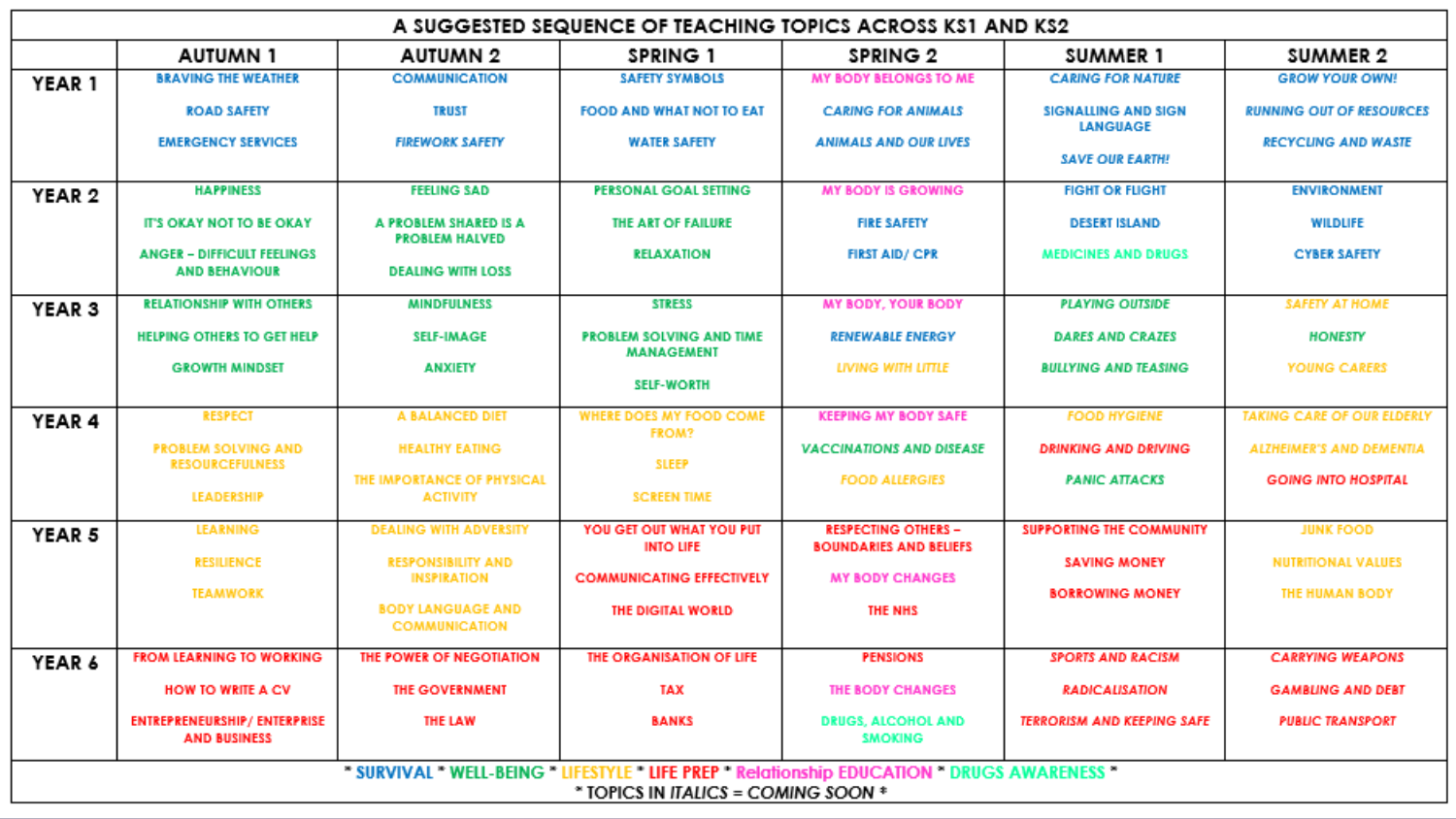## **Relationships Education In Key Stage One**

#### **Y1 – My Body Belongs to Me**

- o Naming, labelling and drawing main body parts e.g.: neck, head, legs, arms, elbows, face, ears, eyes, mouth, teeth, hair, nose.
- o It talks about having the same scientific names for other body parts to avoid confusion (family names or different names and terms used for private parts are acknowledged but are not specifically named to avoid pupils becoming confused)
- o It talks about looking after our body and how parents, carers or people we trust may help us keep clean by helping us to wash or bathe
- o It talks about times when our body may be looked at or touched eg: by being washed, applying cream, by being examined by a doctor or nurse
- o It talks about saying 'no' if we don't want our bodies to be touched and who to talk to if we feel uncomfortable or unhappy about our body being touched
- o It talks about who to talk to if we are worried about our health
- o It talks about respecting ourselves and respecting others
- o Reinforce that these body parts are private and are usually covered and they are not to be touched
- o Remind pupils to talk to someone they trust if they are unhappy or uncomfortable with anyone touching any part of their body
- o Remind pupils that they can talk to them or an adult they trust if they have questions about what they have learned

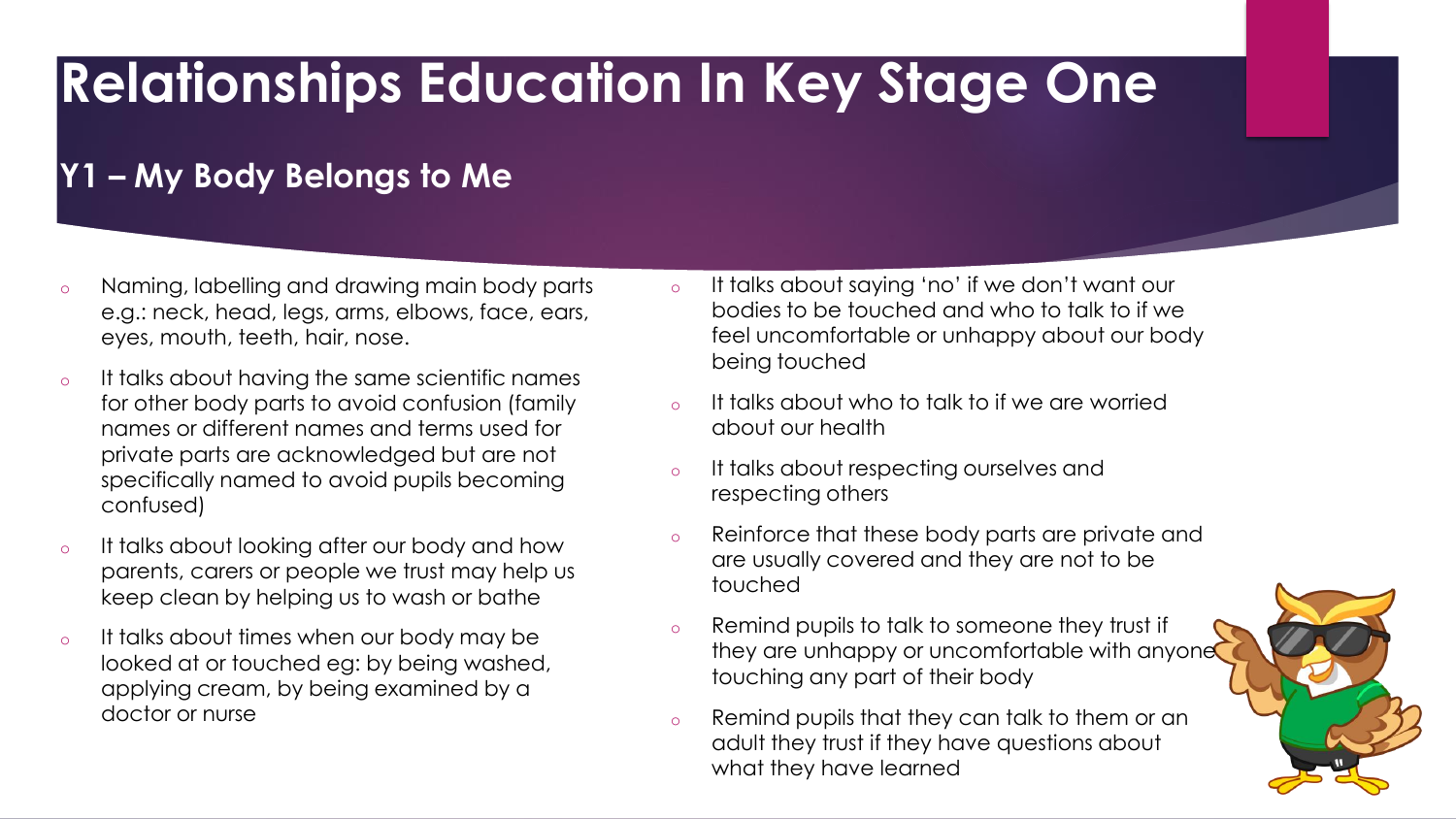## **Relationships Education In Key Stage One**

#### **Y2 – My Body Is Growing**

- These lessons cover:
- o Noticing that animals, including humans, have offspring which grow into adults
- o When to ask for support from adults including those in school if they are worried about their health
- o Looking after our bodies and looking out for signs of physical illness, such as weight loss, or unexplained changes to the body
- o The importance of personal hygiene and keeping our bodies healthy and clean
- o About eating and drinking the right foods and drinks and how important sleep is to our health and development
- o About how harmful substances and risks such as smoking and alcohol and drinking can affect our development
- o About safety in the sun, how dental health is important and how diseases can be prevented or treated using vaccinations
- o Introduces pupils to vocabulary related to the human stages of growth and development
- o Reminds children about who they can talk to if they are worried about their health and who they can trust for advice
- o Discusses how growing up can be challenging and that there may be times when advice or support is needed from others It talks about the stages of human development in broad terms and looks at female and male outward appearance during these stages e.g. getting taller and facial hair

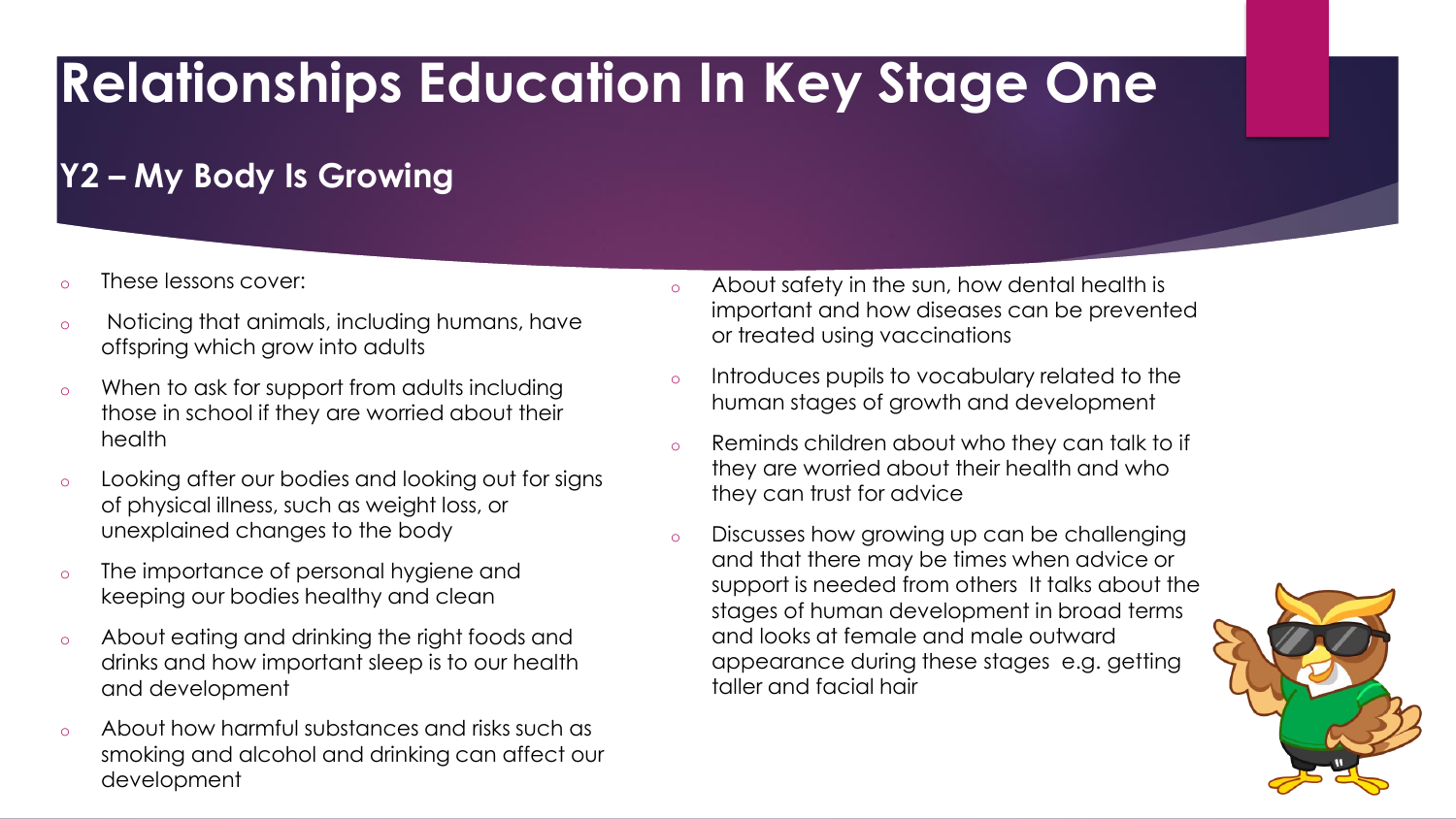## **Relationship Education In Key Stage Two**

#### **Y3 – My Body, Your Body**

- o These lessons cover:
- o Discusses how we can keep our bodies healthy in a variety of ways such as needing the right types and amount of nutrition
- o About the human skeleton and its functions in terms of movement, support and protection
- o It talks about the names and locations of major organs inside the human body
- o It talks about how and when to seek support including which adults to speak to in school if they are worried about their health
- o It talks about the characteristics of a poor diet and risks associated with unhealthy eating (including, for example, obesity and tooth decay) and other behaviours (e.g.: the impact of alcohol on diet or health)
- o It talks about safe and unsafe exposure to the sun, and how to reduce the risk of sun damage, including skin cancer
- o It talks about the importance of sufficient good quality sleep for good health and that a lack of sleep can affect weight, mood and ability to learn
- o It talks about dental health and the benefits of good oral hygiene and dental flossing, including regular check-ups at the dentist
- o It talks about the facts and science relating to allergies, immunisation and vaccination
- o This lesson talks about how and when to seek support including which adults to speak to in school if they are worried about their health

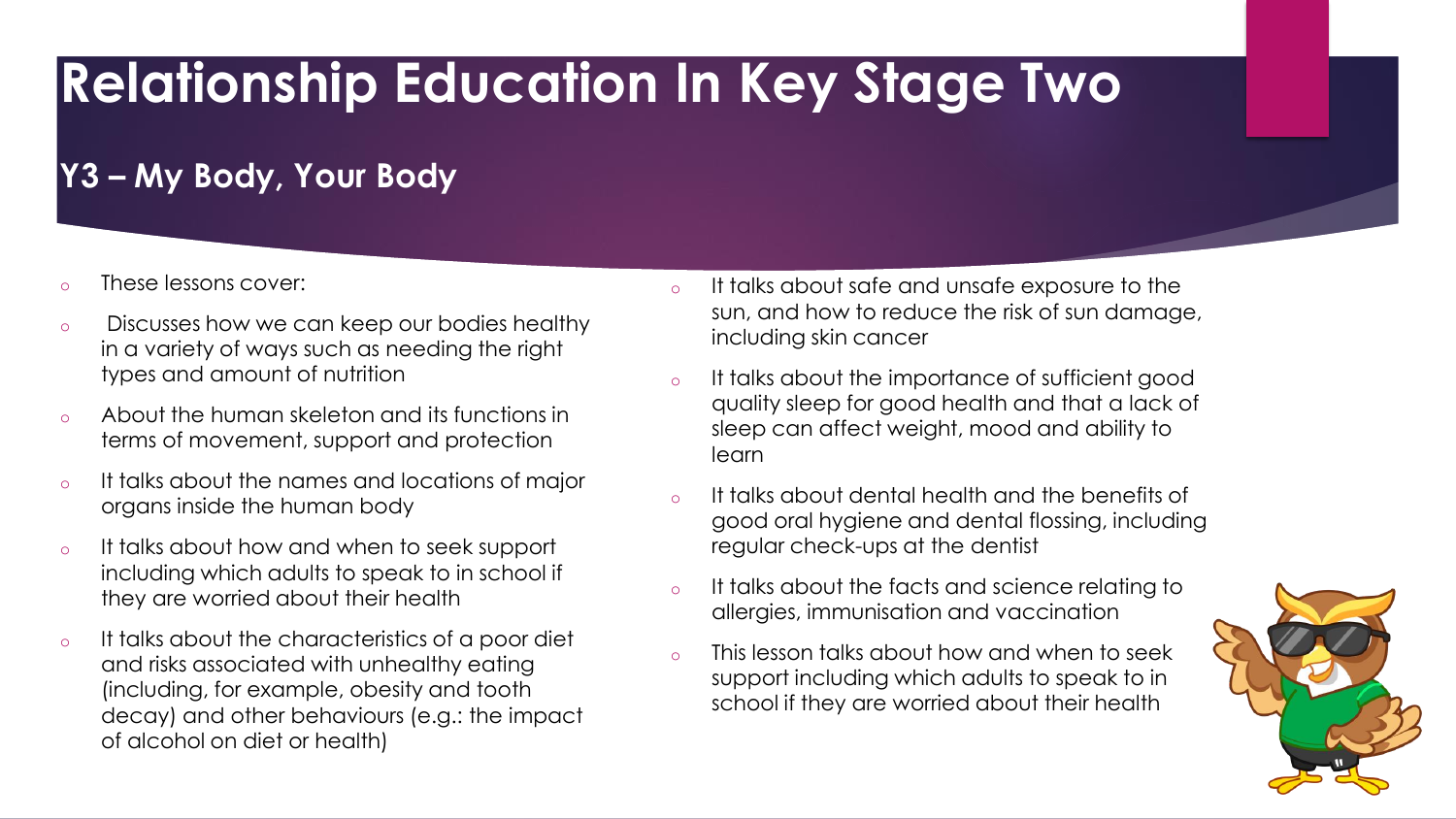## **Relationship Education In Key Stage Two**

#### **Y4 – Keeping My Body Safe**

- o It talks about the names and locations of male and female body parts
- o it talks about what sorts of boundaries are appropriate in friendships with peers and others (including in a digital context).
- o It discusses the concept of privacy and the implications of it for both children and adults
- o It discusses that each person's body belongs to them
- o It talks about the concept of privacy and the implications of it for both children and adults; including that it is not always right to keep secrets if they relate to being safe
- o It talks about that each person's body belongs to them, and the difference between appropriate and inappropriate or unsafe physical, and other, contact
- o It talks about how to respond safely and appropriately to adults they may encounter (in all contexts, including online) whom they do not know
- o It talks about how to recognise and report feelings of being unsafe or feeling bad about any adult
- o It talks about how to ask for advice or help for themselves or others, and to keep trying until they are heard
- o It talks about how to report concerns or abuse, and the vocabulary and confidence needed to do so
- o It talks about where to get advice from e.g.: family, school and/or other sources.

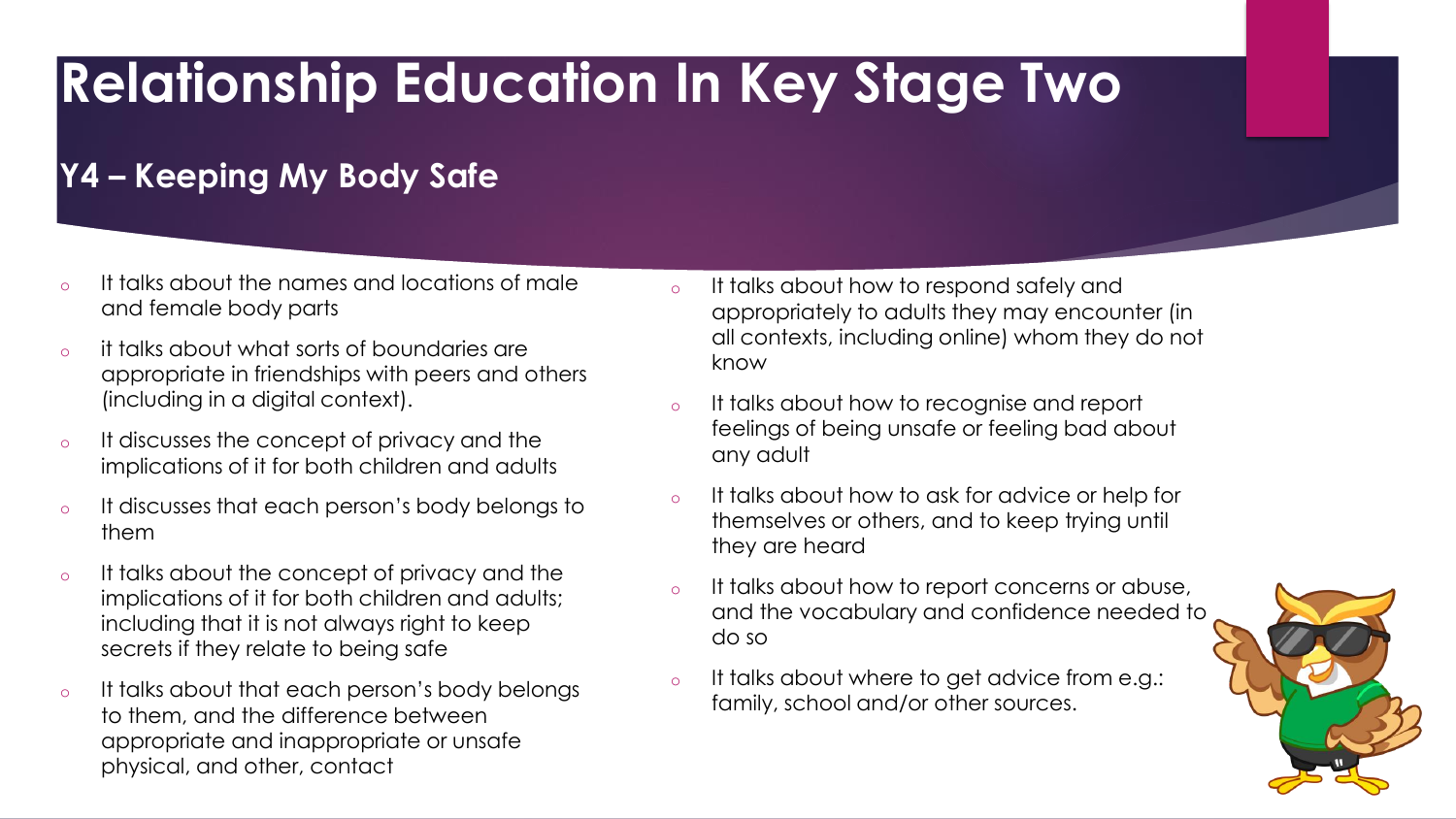## **Relationship Education In Key Stage Two**

#### **Y5/6 – My Body Changes**

*These sessions are taught by the School Nurse as part of pupils' puberty education (Boys and girls are taught separately)*

- o This lesson is about using the terminology for the private parts and assigning them to a boy, a girl or both and looking at these on a diagram
- o It talks about changes in a woman's body both inside and out as she gets older
- o It talks about why these changes occur in the female
- o It talks about the menstrual cycle and why and how this occurs
- o It talks about who women might speak to about their body changes and menstrual cycle
- o It talks about how puberty and the menstrual cycle might affect both mind and body
- o This lesson reminds children about puberty and what changes occur in a female body
- o It looks at the changes in the male body as it ages
- o This lesson discusses changes that occur in males during puberty
- o The lesson discusses mood swings, emotions, embarrassment and feelings of insecurity and that these are normal feelings around the time of puberty

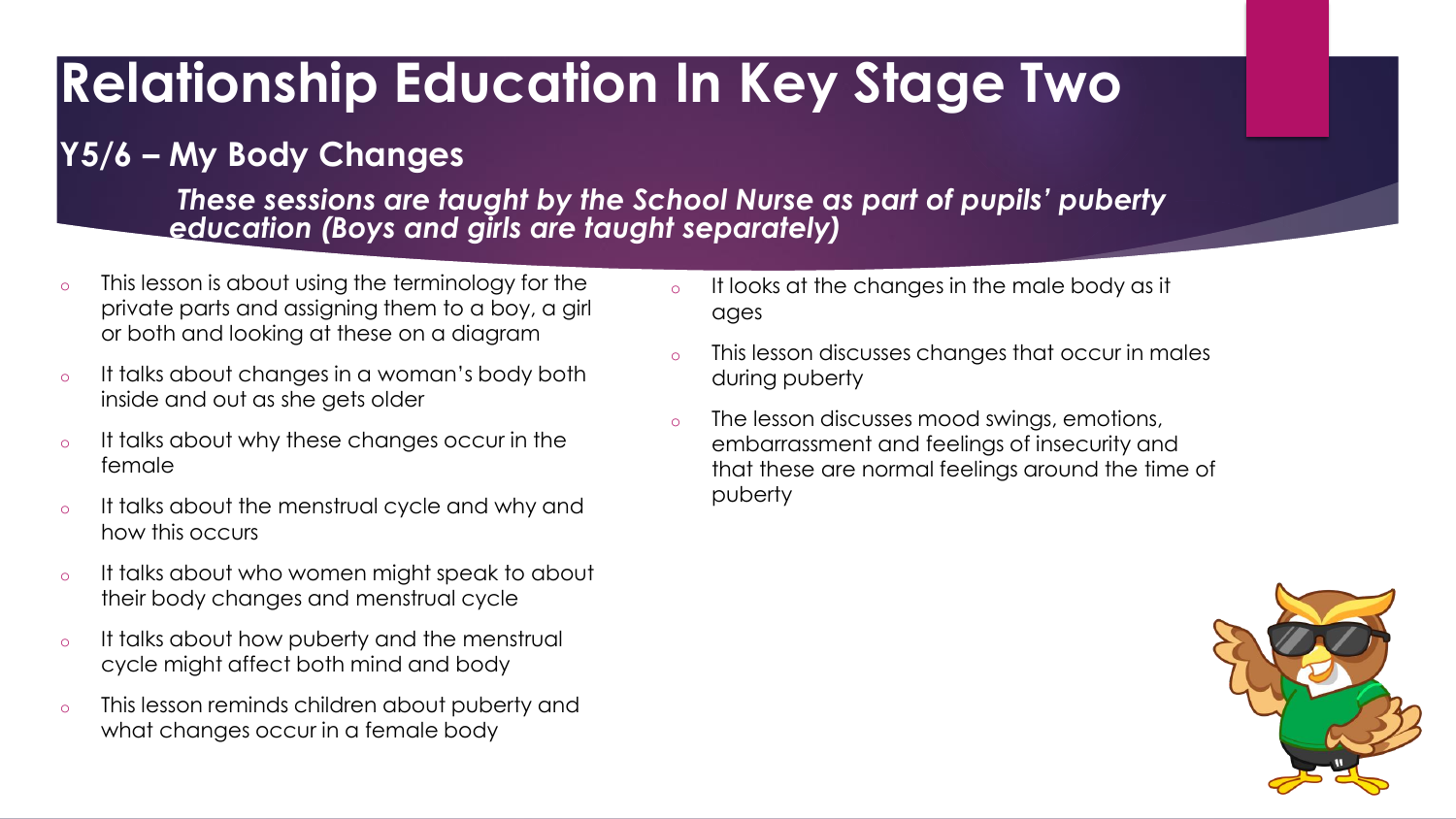### **Drugs Awareness**

**Our school uses the LifeWise PSHE and Activity programme to deliver this information Specifically in Year 2 and Year 6 although, medicines, drugs, smoking and alcohol are discussed in other topics in other year groups.**

#### **Y2 – Medicines And Drugs**

- This lesson shows pupils how sweets and medicines can look very similar
- This lesson discusses what medicines are for, where to get them and who would give them to pupils
- It looks at how they should make a good choice about medicines knowing that they may look similar to each other
- It talks about the effects of taking the wrong medicine or too much of a medicine
- It looks at how medicines might help us
- It talks about who to call in an emergency if they are someone they know has swallowed a medicine that does not belong to them
- It shows pupils what a range of familiar medicine packets and bottles look like
- It talks about how medicines should be stored and kept safe away from children
- It reminds pupils that they can talk to a trusted adult about medicines, drugs and anyone they are concerned about who might have a problem with taking medicines
- This lesson recaps on what medicines are and how they are to be used safely
- It talks about what alcohol is
- t talks about the effects that alcohol may have on our body
- It talks about what tobacco is
- It talks about the effects that tobacco may have on our body
- It talks about alcohol and tobacco being drugs that are addictive
- It talks about peer pressure and being offered alcohol and tobacco and what to do or say
- It talks about who you can talk to if you are concerned about your health or anyone else's who might be smoking or drinking around you

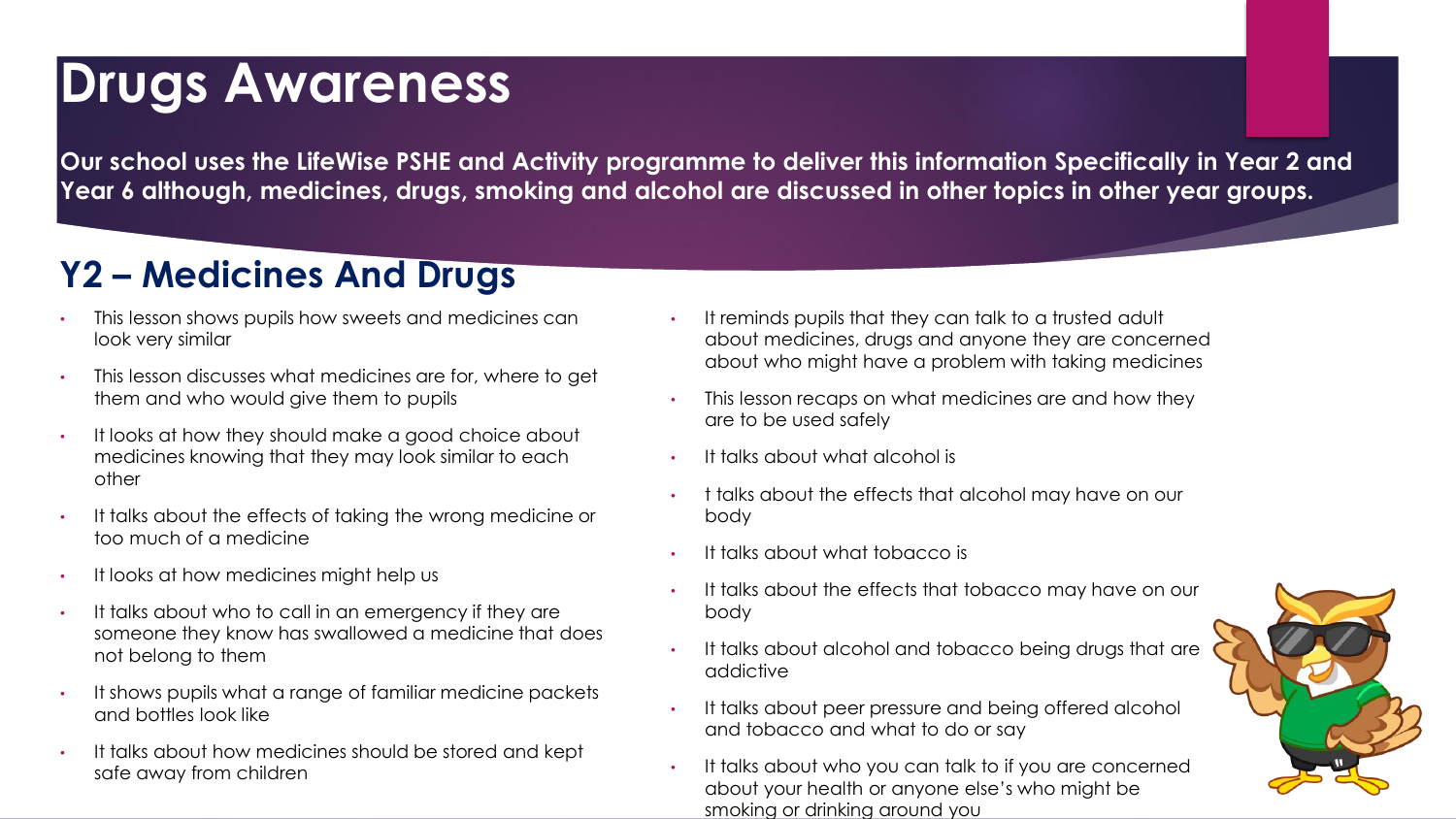### **Drugs Awareness**

**Our school uses the LifeWise PSHE and Activity programme to deliver this information Specifically in Year 2 and Year 6 although, medicines, drugs, smoking and alcohol are discussed in other topics in other year groups.**

#### **Y6 – Drugs, Alcohol And Smoking**

- This lesson asks what a drug is and allows pupils to give their interpretation of this
- This lesson talks about alcohol and tobacco being drugs
- It talks about solvents and how these everyday chemicals are sometimes abused
- Pupils retrieve specific information from information sheets on alcohol, drugs and smoking
- Pupils discuss the positives and negatives that they have found from the information sheets about smoking, alcohol and drug use
- Pupils discuss the short and long-term effects of drug taking, smoking and alcohol that they have researched
- It reminds them how to call the emergency services if these are needed
- It reminds pupils of the organisations that can offer support and advice about substances
- It talks about who you can talk to if you are concerned about your health or anyone else's who might be smoking or drinking around you
- It reminds pupils of the organisations that can offer support and advice about substances
- It reminds pupils that they can talk to a trusted adult about medicines, drugs and anyone they are concerned about who might have a problem with taking medicines
- This lesson recaps on the positive and negative outcomes of using drugs, alcohol and smoking
- It talks about drugs and the reasons why people choose to take drugs
- It talks about a variety of drugs including alcohol, tobacco, caffeine, energy drinks, painkillers and sleeping tablets etc
- It talks about the effects that substances have on our bodies and minds
- it talks about how equipped they feel to cope with peer pressure around substance misuse

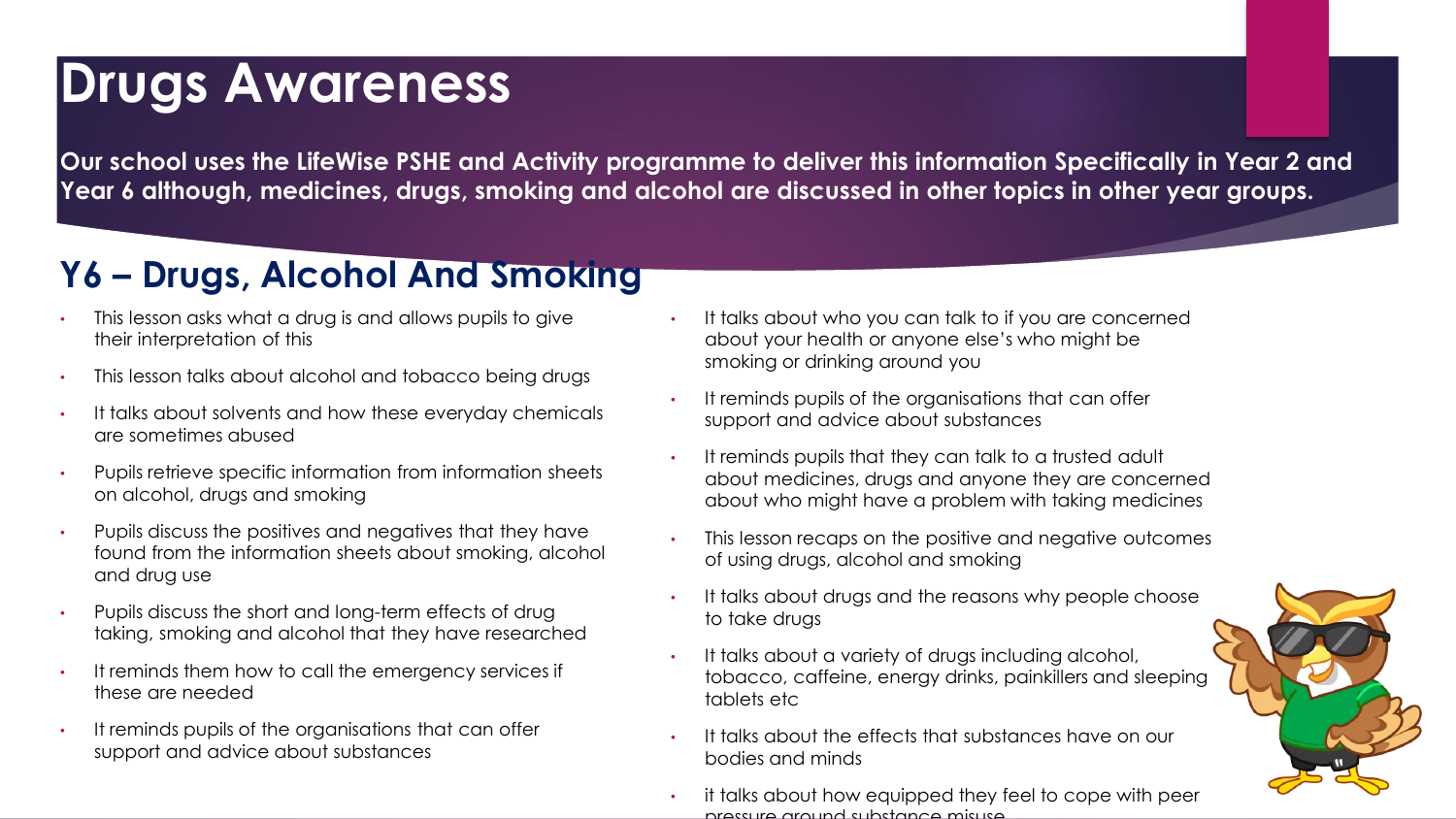## **Frequently Asked Questions**

#### **How will the school raise awareness of different relationships?**

We do not undermine family values. Children are growing up in a diverse society and they will see different relationships around them. We talk with them about relationships and families and how they may look different to their own including single parents, LGBTQ parents, adoptive parents and carers. We focus on what makes families, partnerships and relationships special, important and secure and emphasise that love, care, trust and respect is the key to any happy relationship.

#### **Why does my child need to know the names of body parts?**

By using the scientific names for body parts, pupils become more familiar with using these, are more likely to use them correctly and it avoids confusion with family 'pet' names for parts of the body. Children are then more able to identify and talk about their health and safety more accurately too.

#### **What do I do if I want to discuss what is being taught in Relationships Education?**

Talk to your child's class teacher, the PSHE subject leader in the school or the Head Teacher if you have questions that you wish to ask.

#### **Where can I find the school's policy on Health and Relationship Education?**

You can find this on our school website or ask at the school office for a hard copy. The policy is reviewed and updated regularly and feedback from pupils, parents, staff and governors is used to shape this.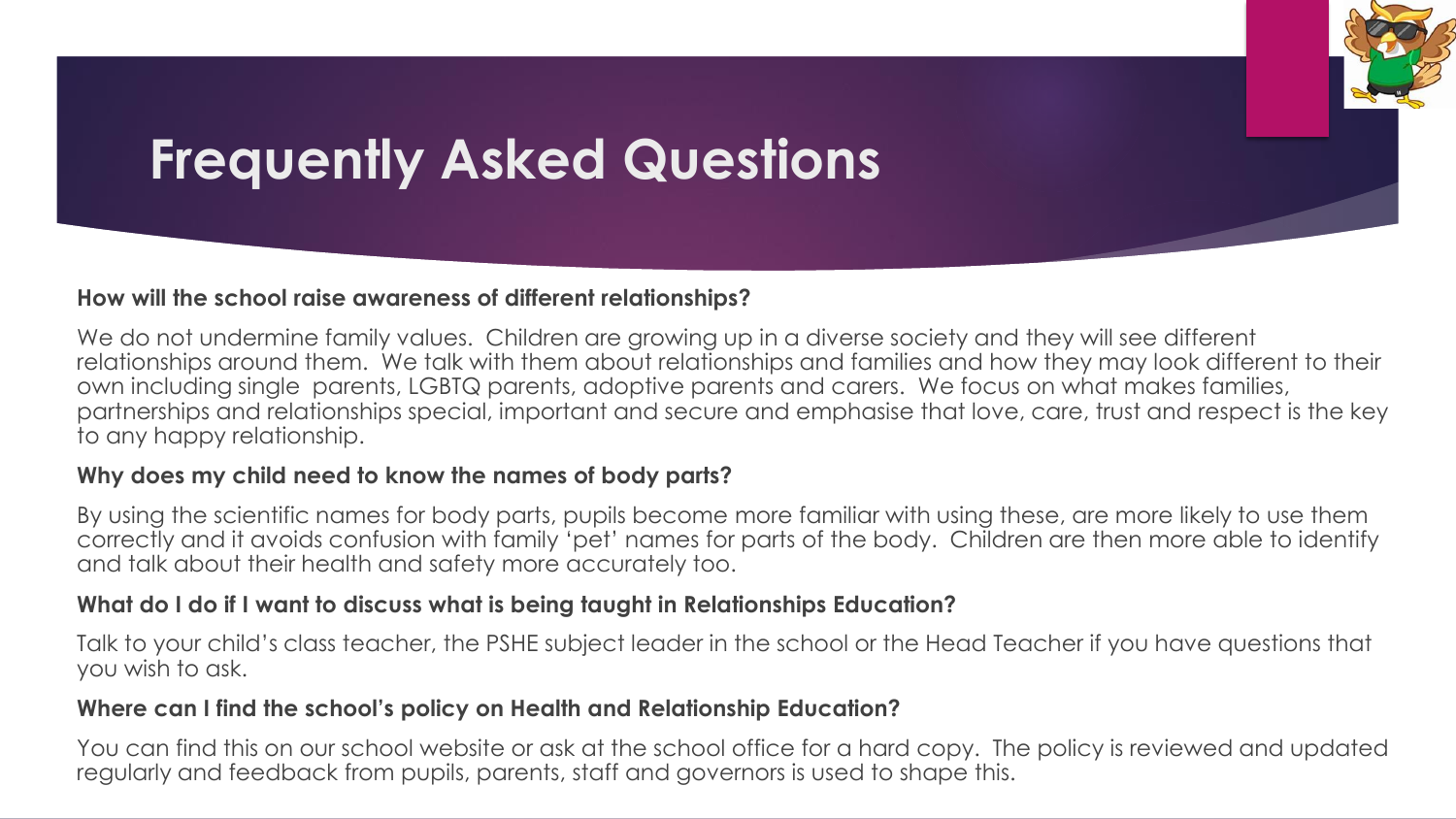## **Frequently Asked Questions continued**

#### **Will boys and girls be taught separately about Relationships Education?**

All lessons are planned to include both boys and girls (boys only and girls only sessions).The School Nurse leads lessons in Year 5 and 6 to discuss menstruation and personal hygiene in more detail. The school Nurse is available to discuss the content of these lessons with parents. Where possible lessons relating to the body will be delivered by the school nurse.

#### **What do I do if I want to withdraw my child from Relationships Education?**

Relationships Education is statutory. Parents **do not** have the right to withdraw their children from Relationships Education. The bespoke curriculum has been developed in consultation with key members of the community in which the school is based.

#### **Within the curriculum we are:**

- Teaching children fundamental building blocks and characteristics of positive relationships.
- Providing opportunities to develop knowledge and skills that will enable them to make informed decisions about their wellbeing, health and relationships.
- Teaching children how to put knowledge into practice as they develop the capacity to make sound decisions when facing risks, challenges and complex contexts.
- Supporting children in developing resilience, to know how and when to ask for help, and to know where to access support